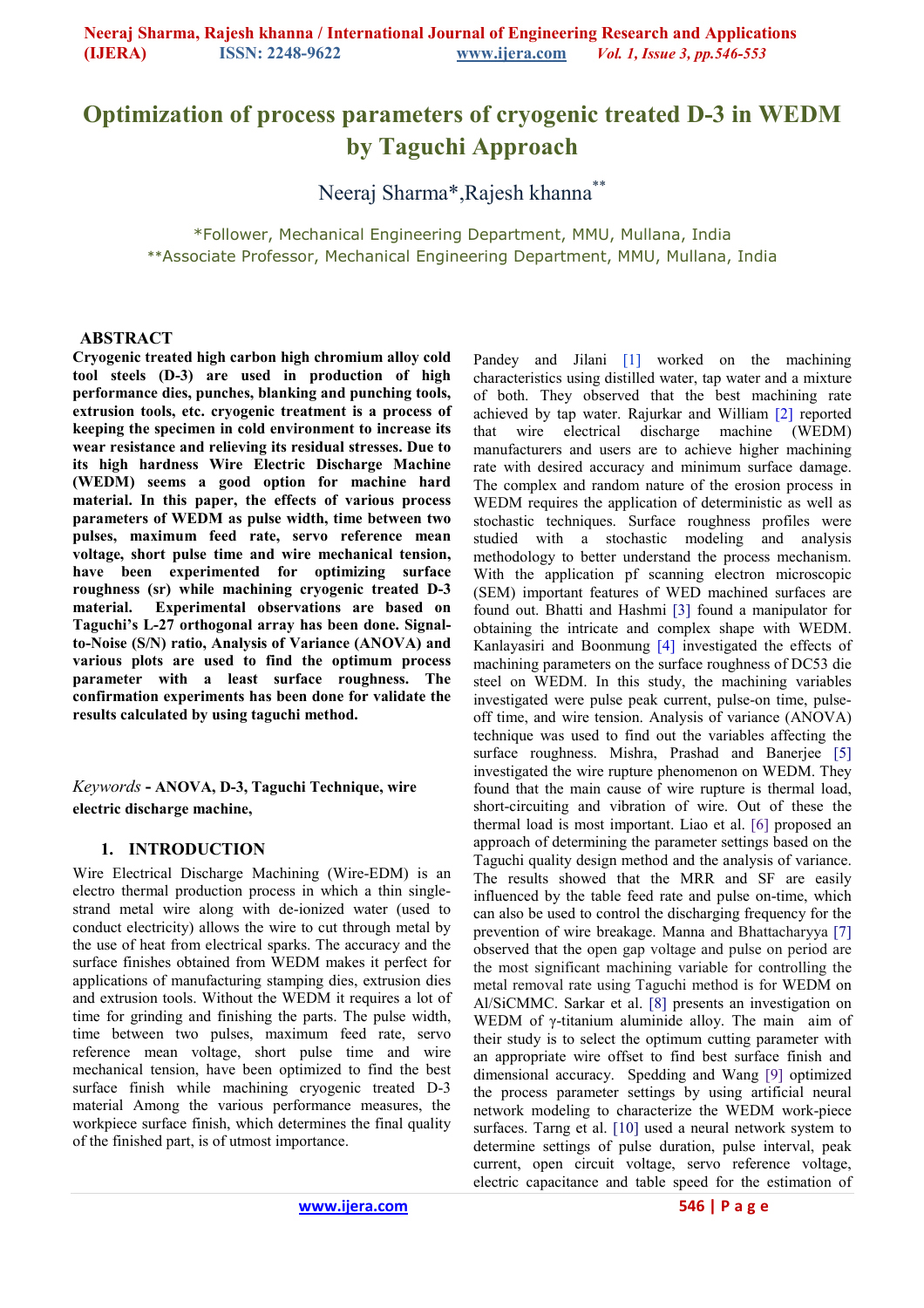## **Neeraj Sharma, Rajesh khanna / International Journal of Engineering Research and Applications (IJERA) ISSN: 2248-9622 www.ijera.com** *Vol. 1, Issue 3, pp.546-553*

cutting speed and surface finish. Singh and Garg [11, 12, 13] optimized setting of wire electric discharge machine on material removal rate, gap current and other output characteristics. They used hot die steel (H-11) as the workpiece material and taguchi approach to optimized the parameters of the WEDM.

The review of literature revealed very limited work on the effects of WEDM machining parameters for optimizing surface roughness. There are other researcher [14] in this field who studied the effect of process parameters using cryogenic treated wire except taking workpiece as cryogenic. The present work was thus undertaken to investigate the effects of machining parameters—pulse on time, pulse off time, spark gap set voltage, peak current, wire feed and wire tension, on surface finish using Taguchi's technique during machining of cryogenic treated high carbon high chromium alloy tool steel (D-3).

## **2. METHODOLOGY**

Cryogenic processor (CP200LH) as shown in Figure 1 was used for cryogenic treatment of work-piece. Various sets of experiments were performed using a Robofil 290 Charmilles Technologies WED machine toolas shown in Figure 2. As in the experiments the sr of the work-piece was measured. The work material, electrode and the other fixed machining parameters are as under:

1. Workpiece : Cryogenic treated high carbon high chromium alloy tool steel (D-3)

2. Electrode (tool) : 250 µm *φ*, CuZn37 Master Brass wire  $(900 \text{ N/mm}^2$  tensile strength)

- 3. Workpiece height :30 mm
- 4. Die-electric conductivity:20 mho
- 5. Cutting voltage (V): 80V
- 6. Die-electric temperature : 22–25°C
- 7. Injection pressure : 4(around 6.5 bars)
- 8. Ignition pulse current (IAL) : 8 Amp



Figure 1: Cryogenic Processor



Figure 2: WED Machine Tool

| Constituent   |      | r.<br>ЭI  | Mn   |   | ш |       | Mo |   |
|---------------|------|-----------|------|---|---|-------|----|---|
| % composition | 2.01 | $_{0.67}$ | 0.34 | - | - | 10.41 | ۰  | - |

Table 1: Composition of D-3 Used For Experiment

The percentage composition of various constituent in D-3 is shown in Table 1. An L27  $(3^{13})$  orthogonal array [15] has been employed as per Taguchi's method based robust design philosophy to evaluate the main influencing factors that affect the surface roughness (sr). Six WEDM parameters factor A (pulse width), factor B (time between two pulses), factor  $A_j$  (servo reference mean voltage) , factor  $T_{ac}$  (short pulse time), factor S (maximum feed rate) and factor  $W<sub>b</sub>$ (wire mechanical tension), are considered as the controlling factors for optimal analysis during machining of D-3. Table 2 shows the various control factors and their levels selected while experimenting. The selection of parameters and their levels is based upon review of literature and some pilot experiments conducted by the authors.

Table 2: Input Process Parameters and their Levels

|                |                                 |              | Levels |      |                |
|----------------|---------------------------------|--------------|--------|------|----------------|
| <b>Symbols</b> | <b>Parameters</b>               | <b>Units</b> | L1     | L2   | L <sub>3</sub> |
| A              | Pulse width                     | μs           | 0.8    | 0.9  | 1.0            |
| B              | Time between two<br>pulses      | μs           | 6.6    | 9.0  | 11.4           |
| $A_i$          | Servo reference mean<br>voltage | V            | 34.0   | 38.0 | 42.0           |
| $T_{ac}$       | Short pulse time                | μs           | 0.4    | 0.5  | 0.6            |
| S              | Maximum feed rate               | mm/min       | 13.0   | 18.0 | 23.0           |
| W <sub>b</sub> | Wire mechanical<br>Tension      | daN (kg)     | 0.8    | 1.3  | 1.8            |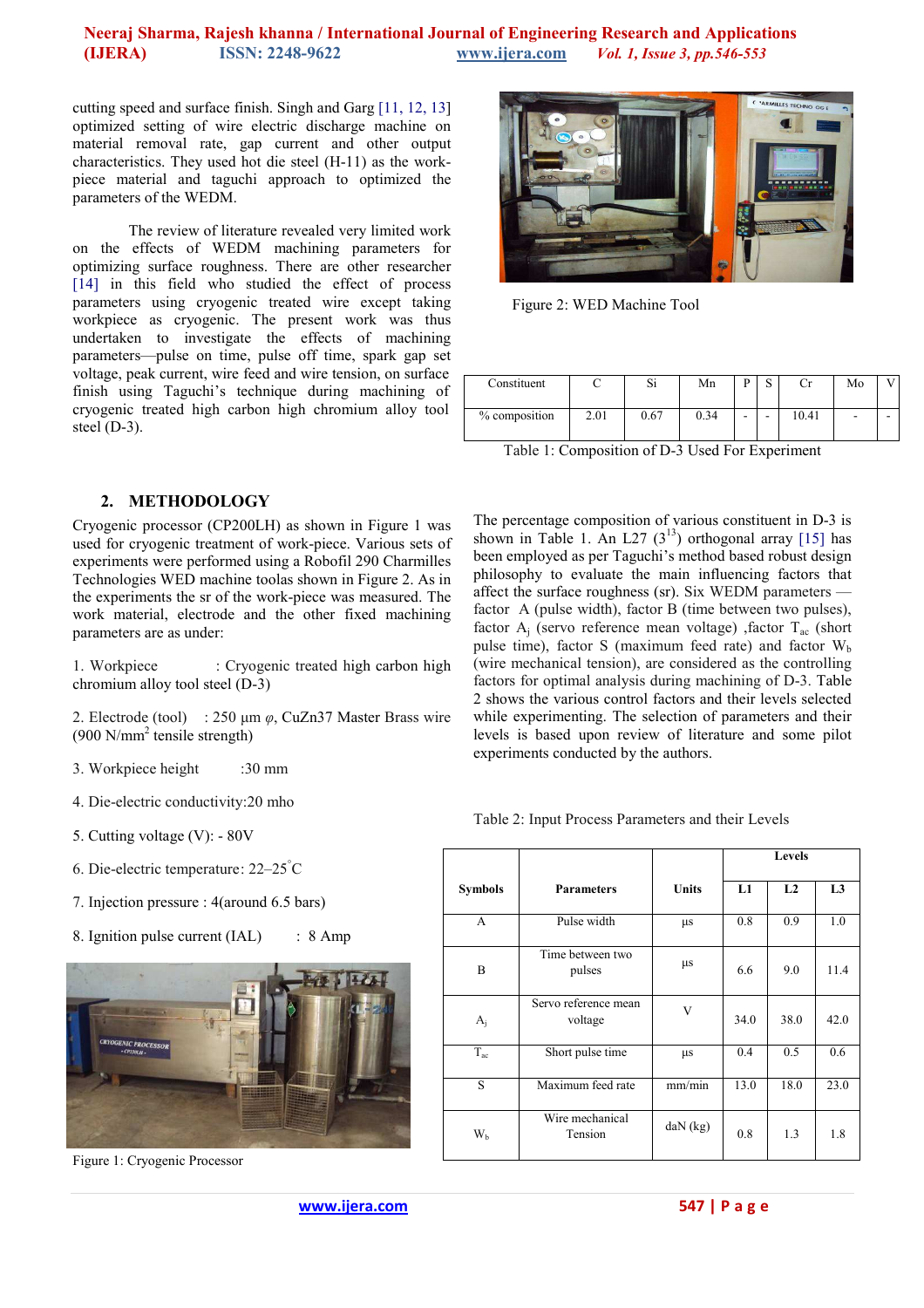# **3. RESULTS AND DISCUSSIONS**

The WEDM experiments were conducted by using design of experiments of the Taguchi's Method. The effects of various process parameters on surface finish have been dicussed in this section. The average value and S/N ratio of the response characteristic for each variable at different levels were calculated from experimental data. The ANOVA of raw data and S/N data is found out to identify the significant and insignificant variables and to quantify their effects on the response characteristic. The optimal values of process parameters in terms of mean response characteristic were established by analyzing the response curves and the ANOVA Tables. The experimental data for surface finish are given in Table 3.

| <b>Trial</b>            |               | <b>Surface Roughness</b> |      |                  |
|-------------------------|---------------|--------------------------|------|------------------|
| No.                     | $\mathbf{R}1$ | R <sub>2</sub>           | R3   | <b>S/N Ratio</b> |
| $\,1$                   | 1.87          | 2.2                      | 2.5  | $-6.86842$       |
| $\overline{c}$          | 2.64          | 2.07                     | 2.14 | $-7.22472$       |
| $\overline{\mathbf{3}}$ | 1.98          | 2.05                     | 2.16 | $-6.29698$       |
| $\overline{4}$          | 1.96          | 2.16                     | 2.18 | $-6.45409$       |
| 5                       | 2.11          | 2.05                     | 2.11 | $-6.40372$       |
| 6                       | 1.92          | 2.09                     | 2.01 | $-6.0547$        |
| $\overline{7}$          | 2.06          | 2.11                     | 2.01 | $-6.27905$       |
| 8                       | 2.07          | 2.09                     | 1.87 | $-6.07451$       |
| 9                       | 2.11          | 2.01                     | 2.05 | $-6.26501$       |
| $10\,$                  | 2.33          | 2.12                     | 1.94 | $-6.59184$       |
| 11                      | 2.12          | 2.01                     | 2.33 | $-6.6787$        |
| 12                      | 2.14          | 1.93                     | 2.05 | $-6.20032$       |
| 13                      | 2.15          | 2.18                     | 2.13 | $-6.66262$       |
| 14                      | 1.98          | 2.09                     | 2.29 | $-6.5426$        |
| 15                      | 15            | 2.24                     | 2.11 | 2.05             |
| 16                      | 16            | 2.09                     | 2.01 | 2.23             |
| 17                      | 17            | 2.12                     | 2.15 | 2.04             |
| 18                      | 18            | 2.42                     | 2.33 | 2.17             |
| 19                      | 19            | 2.32                     | 2.4  | 2.36             |
| 20                      | 20            | 2.44                     | 2.37 | 2.32             |
| 21                      | 21            | 2.2                      | 2.53 | 2.23             |
| 22                      | $22\,$        | 2.03                     | 2.41 | 2.15             |
| 23                      | 23            | 2.39                     | 2.36 | 2.03             |
| 24                      | 24            | 2.38                     | 2.23 | 1.87             |
| 25                      | 25            | 2.19                     | 2.32 | 2.3              |
| 26                      | 26            | 2.1                      | 2.12 | 2.36             |
| 27                      | 27            | 2.2                      | 2.19 | 2.08             |

It is observed from the Figures 3 and 4 that there are significant interactions between pulse width and time between two pulses. Table 4 and Table 6 shows the ANOVA of S/N data and pooled ANOVA for S/N data.



Figure 3: Interaction plots (S/N Data)



Figure 4: Interaction plots (Raw Data)

## **3.1 Selection of Optimal Levels**

To find the significance of the process parameters towards surface roughness ANOVA was performed. It was found that servo reference mean voltage, short pulse time, wire feed rate and wire mechanical tension are non significant process parameters for surface roughness as revealed from Table 5. The pooled version of ANOVA of the raw data for surface roughness is given in Table 7. It is investigated from the ANOVA that Pulse width and time between two pulses significantly affect the variation in the surface roughness values. Pulse width has the maximum effect on suface roughness followed by time between two pulses. As surface roughness is the 'smaller the better' type of quality characteristic. Based on Taguchi method, the S/N ratio calculation was decided lower the better LB by the

following formula: LB:  $\mu = -10 \log[\frac{1}{2} \sum_{i=1}^{n} Y_i^2]$  $-10\log[\frac{1}{n}\sum_{i=1}^{n}Y_i^2]$ *i Yi n*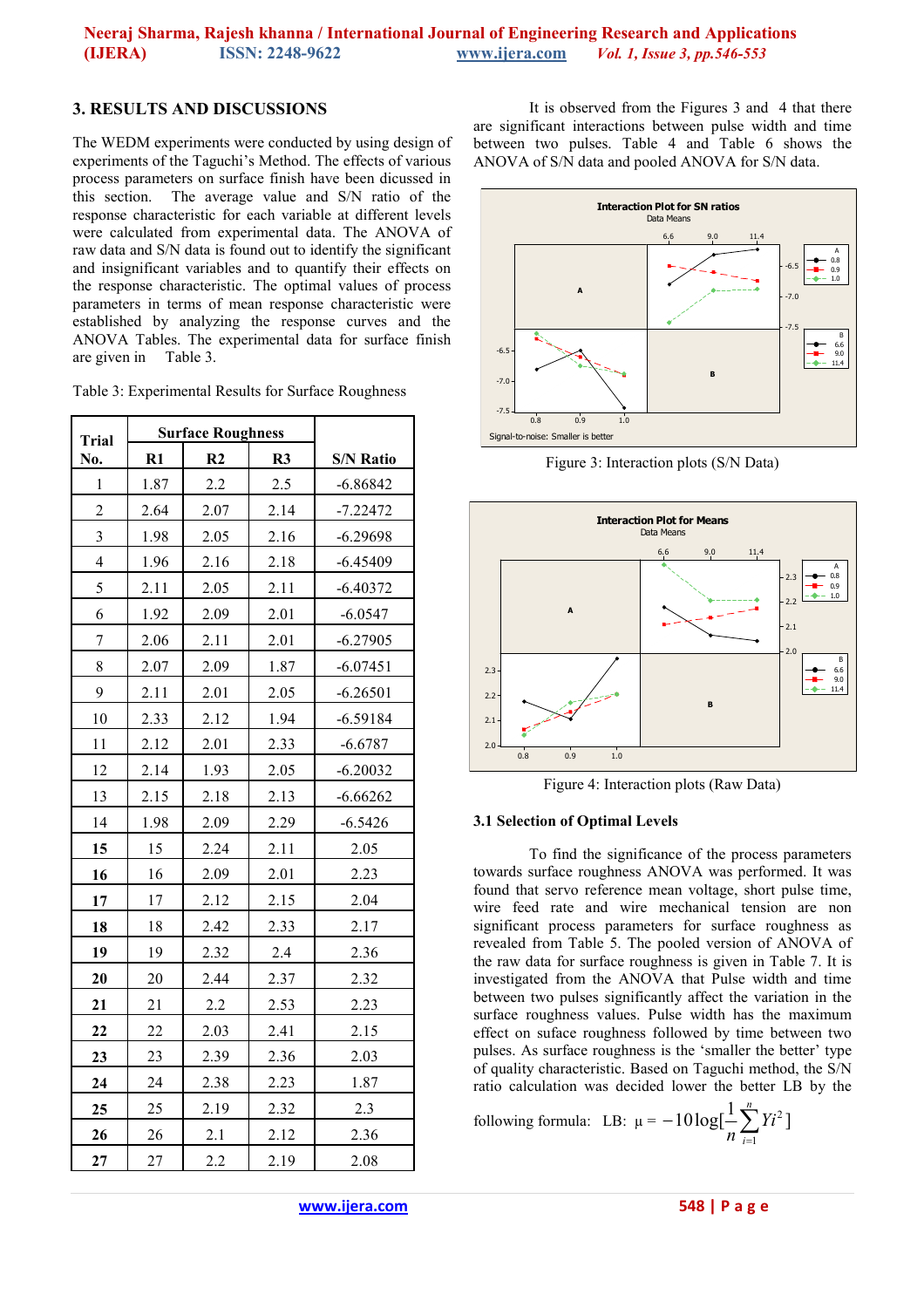## Neeraj Sharma, Rajesh khanna / International Journal of Engineering Research and Applications<br>
(IJERA) **ISSN:** 2248-9622 **WWW.ijera.com** *Vol. 1, Issue 3, pp.546-553* **(IJERA) ISSN: 2248-9622 www.ijera.com** *Vol. 1, Issue 3, pp.546-553*

Where  $\mu$  denote the S/N ratio calculated from the observed value Yi represent the experimentally observed value of i<sup>th</sup> experiment and n is the repeated number of each experiment, each experiment in L27 array is conducted at three times. The main effects of plots of SN data and raw

data are shown in Figure 5 and 6. It is clearly representable from the main effects plots for raw data (Figure 6) that the first level of pulse on time  $(A_1)$  and second level of time between two pulses  $(B_2)$  result in minimum value of surface roughness.

| <b>Source</b>         | DF | Seq SS  | Adj SS  | Adj MS   | F      | P     |
|-----------------------|----|---------|---------|----------|--------|-------|
| A                     | 2  | 1.93996 | 1.93996 | 0.969978 | 149.30 | 0.007 |
| B                     | 2  | 0.55271 | 0.55271 | 0.276355 | 42.54  | 0.023 |
| $\mathbf{A}$ j        | 2  | 0.14689 | 0.14689 | 0.073446 | 11.30  | 0.081 |
| Tac                   | 2  | 0.20134 | 0.20134 | 0.100669 | 15.50  | 0.061 |
| S                     | 2  | 0.12615 | 0.12615 | 0.063073 | 9.71   | 0.093 |
| Wb                    | ↑  | 0.07609 | 0.07609 | 0.038046 | 5.86   | 0.146 |
| $A * B$               | 4  | 0.74320 | 0.74320 | 0.185800 | 28.60  | 0.034 |
| $A^*A$ j              | 4  | 0.23271 | 0.23271 | 0.058178 | 8.95   | 0.103 |
| $B^*A$ i              | 4  | 0.51147 | 0.51147 | 0.127868 | 19.68  | 0.049 |
| <b>Residual Error</b> | 2  | 0.01299 | 0.01299 | 0.006497 |        |       |
| <b>Total</b>          | 26 | 4.54351 |         |          |        |       |

Table 4: Analysis of Variance for S/N Data

#### Table 5: Analysis of Variance for Raw Data

| Source                | DF             | Seq SS   | Adj S    | Adj MS   | F      | P     |
|-----------------------|----------------|----------|----------|----------|--------|-------|
| A                     | 2              | 0.122040 | 0.122040 | 0.061020 | 150.08 | 0.007 |
| B                     | 2              | 0.033705 | 0.033705 | 0.016852 | 41.45  | 0.024 |
| Aj                    | ↑              | 0.008418 | 0.008418 | 0.004209 | 10.35  | 0.088 |
| Tac                   | ↑              | 0.012119 | 0.012119 | 0.006060 | 14.90  | 0.063 |
| S                     | $\overline{c}$ | 0.007529 | 0.007529 | 0.003765 | 9.26   | 0.097 |
| Wb                    | ↑              | 0.004179 | 0.004179 | 0.002089 | 5.14   | 0.163 |
| $A^*B$                | 4              | 0.047557 | 0.047557 | 0.011889 | 29.24  | 0.033 |
| $A^*A$ j              | 4              | 0.014784 | 0.014784 | 0.003696 | 9.09   | 0.102 |
| $B^*A$ j              | 4              | 0.031276 | 0.031276 | 0.007819 | 19.23  | 0.050 |
| <b>Residual Error</b> | $\mathfrak{D}$ | 0.000813 | 0.000813 | 0.000407 |        |       |
| Total                 | 26             | 0.282421 |          |          |        |       |

Table 6: Pooled Analysis of Variance for S/N Data

| Source                | DF | Seq SS | Adj SS | Adj MS  |       |       |
|-----------------------|----|--------|--------|---------|-------|-------|
|                       |    | 1.9400 | 1.9400 | 0.96998 | 13.35 | 0.000 |
|                       |    | 0.5527 | 0.5527 | 0.27635 | 3.80  | 0.042 |
| $A * B$               |    | 0.7432 | 0.7432 | 0.18580 | 2.56  | 0.074 |
| <b>Residual Error</b> |    | 1.3076 | 1.3076 | 0.07265 |       |       |
| Total                 | 26 | 4.5435 |        |         |       |       |

DF - degrees of freedom, SS - sum of squares, MS - mean squares(Variance), F-ratio of variance of a source to variance of error, P < 0.05 - determines significance of a factor at 95% confidence level

Table 7: Pooled Analysis of Variance for Raw Data

| Source                | DF | Seq SS  | Adj SS  | Adj MS   |       |       |
|-----------------------|----|---------|---------|----------|-------|-------|
| A                     |    | 0.12204 | 0.12204 | 0.061020 | 13.88 | 0.000 |
|                       |    | 0.03370 | 0.03370 | 0.016852 | 3.83  | 0.041 |
| $A * B$               |    | 0.04756 | 0.04756 | 0.011889 | 2.70  | 0.063 |
| <b>Residual Error</b> | 18 | 0.07912 | 0.07912 | 0.004395 |       |       |
| Total                 | 26 | 0.28242 |         |          |       |       |

 $\Box$ DF - degrees of freedom, SS - sum of squares, MS - mean squares(Variance), F-ratio of variance of a source to variance of error,  $P < 0.05$  - determines significance of a factor at 95% confidence level.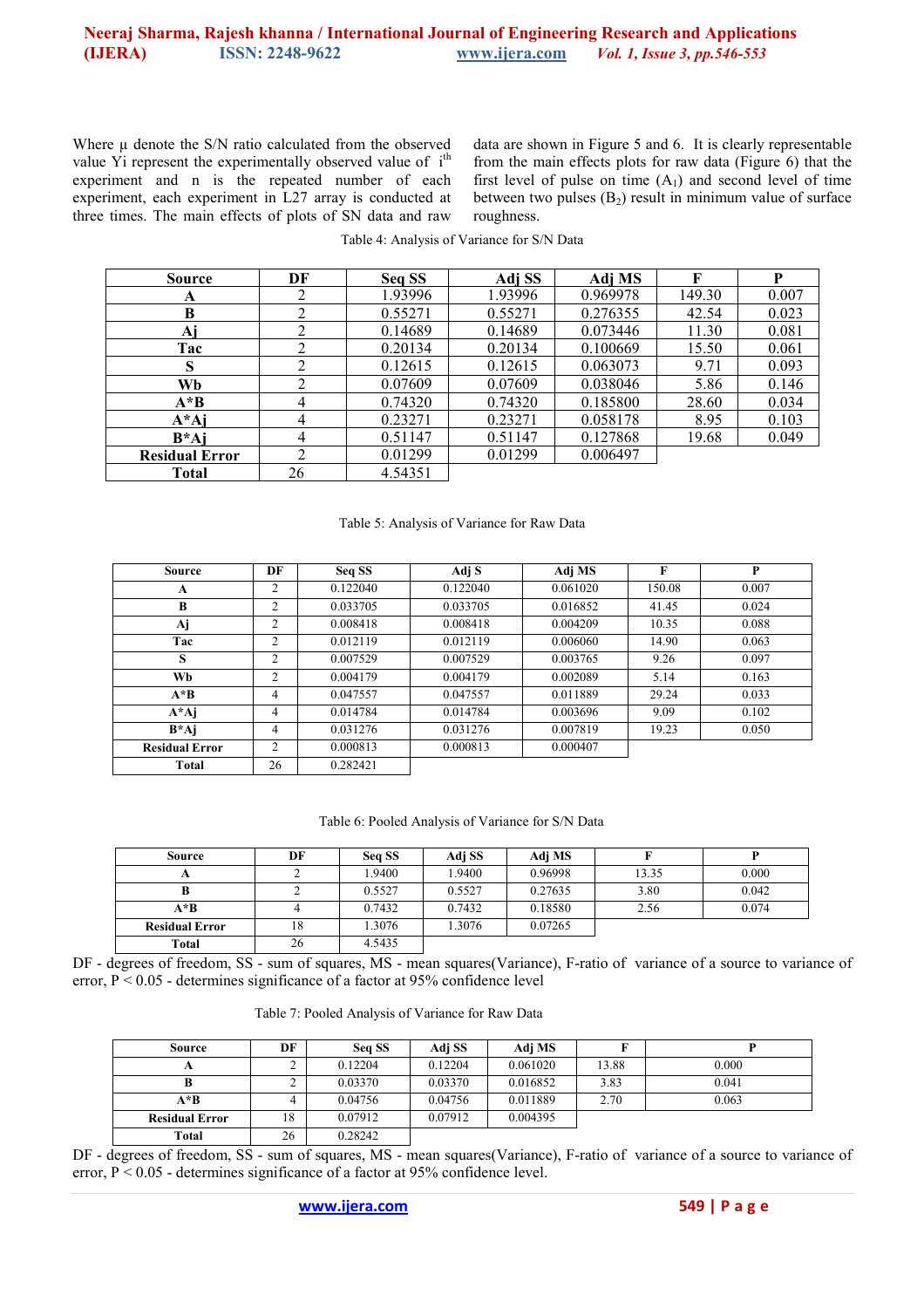| Level        | A     | B              |
|--------------|-------|----------------|
|              |       |                |
|              | 2.096 | 2.213          |
| $\mathbf{2}$ | 2.139 | 2.136          |
| 3            | 2.255 | 2.141          |
| Delta        | 0.159 | 0.077          |
| Rank         |       | $\mathfrak{D}$ |

Table 8: Response Table for Mean

The Effects of process parameter are plotted for the SN ratio and Means.



Figure 5: Main Effects plots for SN Ratio



Figure 6: Main Effects plots for Raw data

#### *Optimum Value of Surface Roughness (sr)*

The optimum value of sr is predicted at the selected levels of significant variables pulse width  $(A<sub>1</sub>)$  and time between two

pulses  $(B_1)$  (Table 8). The estimated mean of the response characteristic can be determined as:

$$
\mu_{sr} = \overline{A_1} + \overline{B}_2 - \overline{(T)}
$$
 (1)

Where,  $\overline{T}$  = overall mean of surface roughness =  $(\Sigma R_1 + \Sigma R_2 + \Sigma R_3)/81 = 2.163$  µm

Where  $R_1$ ,  $R_2$ , and  $R_3$  values are taken from the Table 2, and the values of  $A_1$  and  $B_2$  are estimated from the experimental data reported in the same table.

 $\overline{A_1}$ = average value of surface roughness at the first level of pulse width  $= 2.096 \text{ µm}$ 

 $B_2$  = average value of surface roughness at the first level of time between two pulses  $=2.136 \mu m$ 

Substituting the values of various terms in the above equation,

$$
\mu_{cr} = 2.096 + 2.136 - 2.163 = 2.069
$$

The 95 % confidence intervals of confirmation experiments  $(CI_{CE})$  and population  $(CI_{POP})$  are calculated as:

$$
CI_{CE} = \sqrt{F_{\alpha} (1, f_e) V_e} \left[ \frac{1}{n_{eff}} + \frac{1}{R} \right]
$$
 and  

$$
CI_{POP} = \sqrt{\frac{F_{\alpha} (1, f_e) V_e}{n_{eff}}}
$$

Where,  $F_a(1, f_e)$  = The F ratio at the confidence level of (1- $\alpha$ ) against DOF 1 and error degree of freedom  $f_e$ .

$$
n_{\text{eff}} = \frac{N}{1 + \left[\text{DOF associated in the estimate of mean}\right]}
$$
  
= 81 / (1+4) = 16.2

 $\overline{\phantom{a}}$  $\rfloor$ 

N = Total number of results =  $27 \times 3 = 81$ , R = Sample size for confirmation experiments = 3

 $V_e$  = Error variance = 0.004395;  $f_e$  = error DOF = 18

(Table 7)

 $F_{0.05}$  (1, 18) = 4.4139 (Tabulated F value (Ross, 1996)) So,  $CI_{CE}$  =  $\pm 0.0875$ , and  $CI_{POP}$  =  $\pm 0.0346$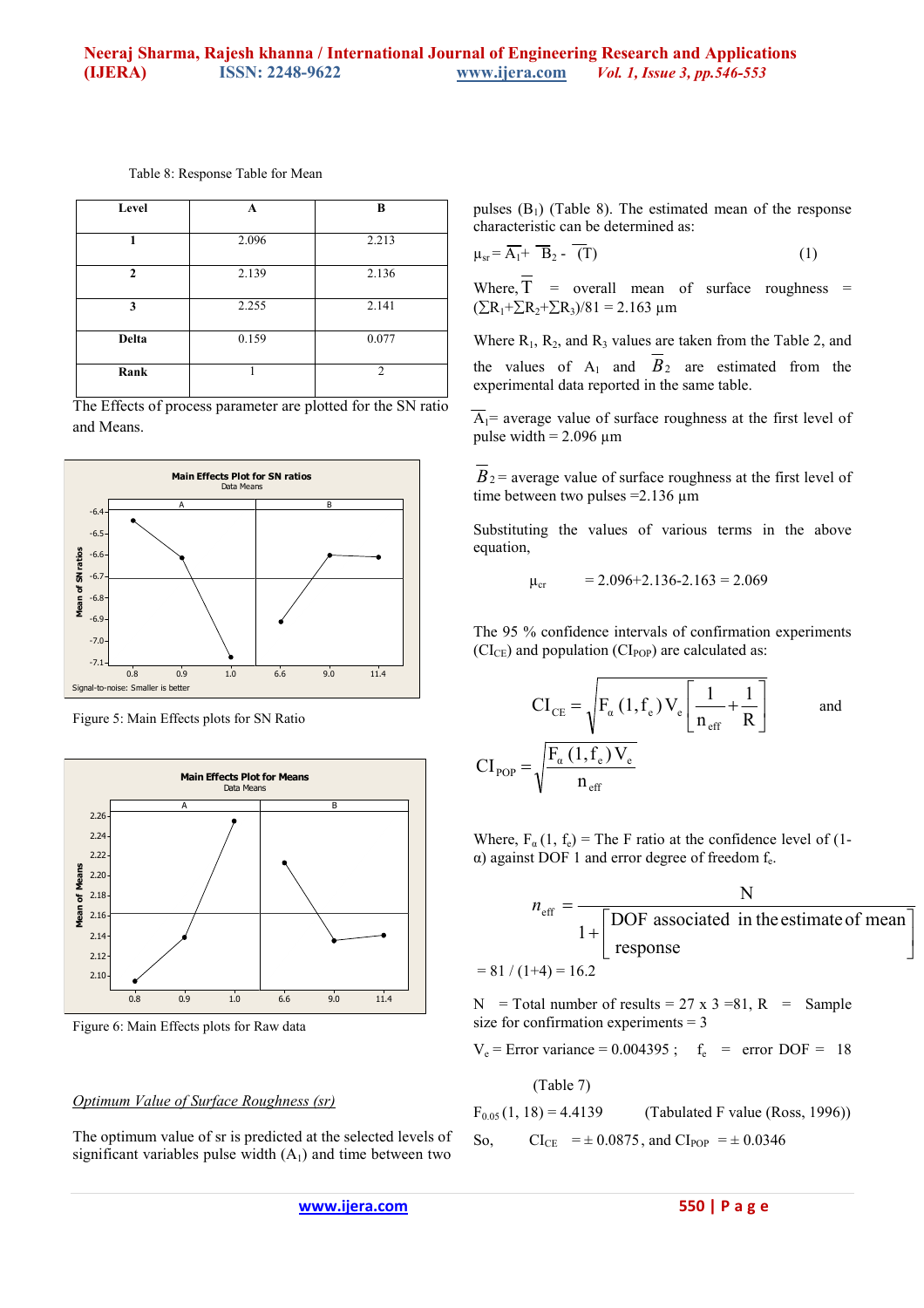# **Neeraj Sharma, Rajesh khanna / International Journal of Engineering Research and Applications (IJERA) ISSN: 2248-9622 www.ijera.com** *Vol. 1, Issue 3, pp.546-553*

Therefore, the predicted confidence interval for confirmation experiments is:

Mean  $\mu_{cr}$  -  $CI_{CE}$  <  $\mu_{cr}$  < Mean  $\mu_{cr}$  +  $CI_{CE}$  i.e.  $1.9815 < \mu_{cr} < 2.1565$ 

Confirmation Experiment is plays an important role in any parametric optimization of any machine tool, as in confirmation experiment set the significant parameters according to our optimal values which are find out by Taguchi approach. After set the machine tool at the optimal

The 95% confidence interval of the population is:

Mean  $\mu_{cr}$  –  $CI_{POP}$  <  $\mu_{cr}$  < Mean  $\mu_{cr}$  +  $CI_{POP}$  i.e.  $2.0344 < \mu_{cr} < 2.1036$ 

The optimal values of process variables at their selected levels are as follows:

 $(A<sub>1</sub>)$  : 0.8 machine units;  $(B<sub>2</sub>)$ : 6.6 machine units;

## **4***.* **CONFIRMATION EXPERIMENT**

setting and check the response at this setting to find the actual value of the response. In Table 9 optimal setting of the parameters are shown and also the actual value of the response is calculated.

## **Table 9**: **Predicted Optimal Values, Confidence Intervals and Results of Confirmation Experiments**

| Performance<br>Measures/<br><b>Responses</b> | <b>Optimal Set of</b><br><b>Parameters</b> | <b>Predicted Optimal</b><br>Value | <b>Predicted Confidence Intervals at 95%</b><br>confidence level                          | Actual value (average of three<br>confirmation experiments) |
|----------------------------------------------|--------------------------------------------|-----------------------------------|-------------------------------------------------------------------------------------------|-------------------------------------------------------------|
| <b>Cryogenic SR</b>                          | $A_1B_2$                                   | 2.069                             | $CI_{POP}$ : 2.0344 < $\mu_{Sr}$ < 2.1036;<br>$CI_{CE}$ :<br>$1.9815 < \mu_{Sr} < 2.1565$ | 1.98 um                                                     |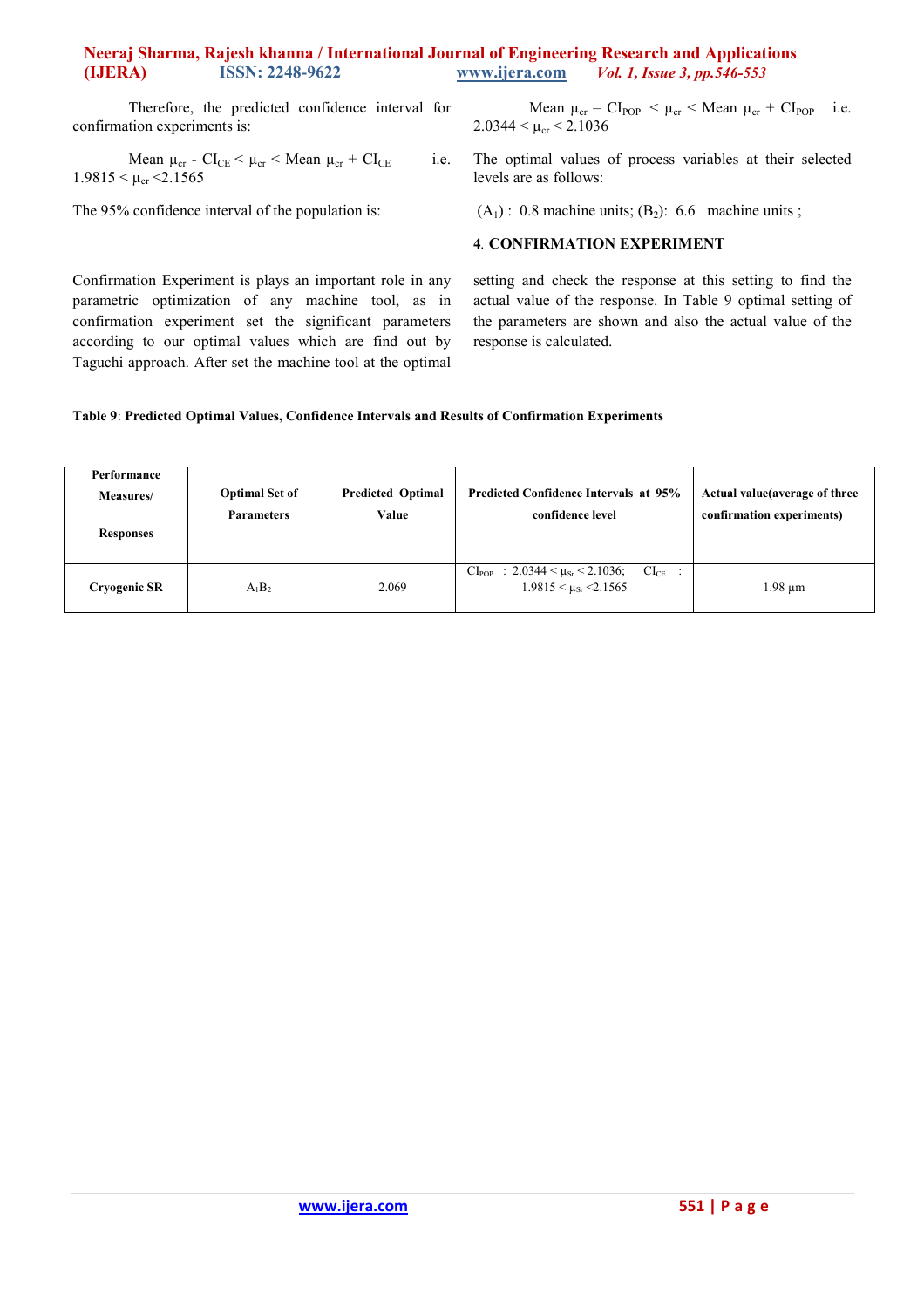# **5. CONCLUSION**

- I. Influences of wire-ED machining process parameters on surface roughness of newly developed cryogenic treated high carbon high chromium alloy tool steel (D-3) were investigated in this paper.
- II. Results showed that pulse width and time between two pulses were significant variables to the surface roughness of wire-EDMed cryogenic treated D-3.
- III. The surface roughness for the test specimen became larger when the pulse width was increased.
- IV. Surface roughness first decrease and then increases with increase in time between two pulses.
- V.  $(A_1)$  0.8 machine units,  $(B_1)$  6.6 machine units,  $(A_i)_2 - 34$ ,  $(T_{ac})_2 - 0.6$ ,  $(S_3) - 13$ , is the optimized setting of machine tool for the present study.

## **REFERENCES:**

[1] P.C.Pandey and S.T. Jilani, Experimetnal investigations into the performance of water as dielectric in EDM, *International Journal of Mechanical tool*, Volume 24, No. 1, 1984, pp.31-43.

 [2] R. E. Williams and K. P. Rajurkar(1991), Study Of Wire Electrical Discharge Machined Surface Characteristics, *Journal of Materials Processing Technology,* 28 ( 1991 ) 127-138.

[3] M.T. Bhatti and M.S.J. Hashmi, Simulation of a micro-computer-controlled robotic hand for wire electro-discharge machining application, *Journal of Materials Processing Technology, Volume 33, 1992, pp.* 383-396.

[4] Ramakrishnana and Krunamoorthy (2008), Modeling and multi-response optimization of Inconel 718 on machining of CNC WEDM process, *Journal Of Materials Processing Technology*, 207, 343–349.

[5] S. Banerjee, B.V.S.S.S. Prasad and P.K. Mishra, A simple model to estimate the thermal loads on an EDM wire electrode, *Journal of Materials*  *Processing Technology*, Volume 39,1993, pp. 305- 317.

[6] Y.S. Liao, J.T. Huang, H.C. Su (1997), A study on the machining-parameters optimization of wire electrical discharge machining, *Journal of Material Processing Technology*, 71, 487–493.

[7] A. Manna and B. Bhattacharyya (2006), Taguchi and Gauss elimination method: A dual response approach for parametric optimization of CNC wire cut EDM of PRAlSiCMMC, *International Journal of Advanced Manufacturing Technology* , 28, 67–75.

[8] S. Sarkar, S. Mitra, B. Bhattacharyya, Parametric analysis and optimization of wire electrical discharge machining of  $\square$ -titanium aluminide alloy, *Journal of Materials Processing Technology,* Volume 159, 2005, pp. 286–294.

[9] T.A. Spedding and Z.Q. Wang (2001), Parametric optimization and surface characterization of wire electrical discharge machining process, *Precision Engineering*, 20 (1), 5–15.

[10] Y.S. Tarng, S.C. Ma, L.K. Chung (1995), Determination of optimal cutting parameters in wire electrical discharge machining, International *Journal of Machine Tools Manufacturing*, 35(129), 1693– 1701.

[11] Rohit Garg and Hari Singh (2008), "Effects of process parameters on output characteristics in WEDM*, International Journal of Manufacturing Science and Technology*", Vol.2, No.2, Dec.2008, pp. 103-112

[12] Hari Singh and Rohit Garg (2009), "Effects of process parameters on material removal rate in WEDM, *Journal of Achievements in Materials and Manufacturing Engineering*", Vol. 32, Issue-1, Jan., pp.70-74

[13] Hari Singh and Rohit Garg (2010), "Effects of process parameters on gap current in WEDM, *International Journal of Materials Engineering* and Technology", Vol. 3, No. 1, pp 95-106.